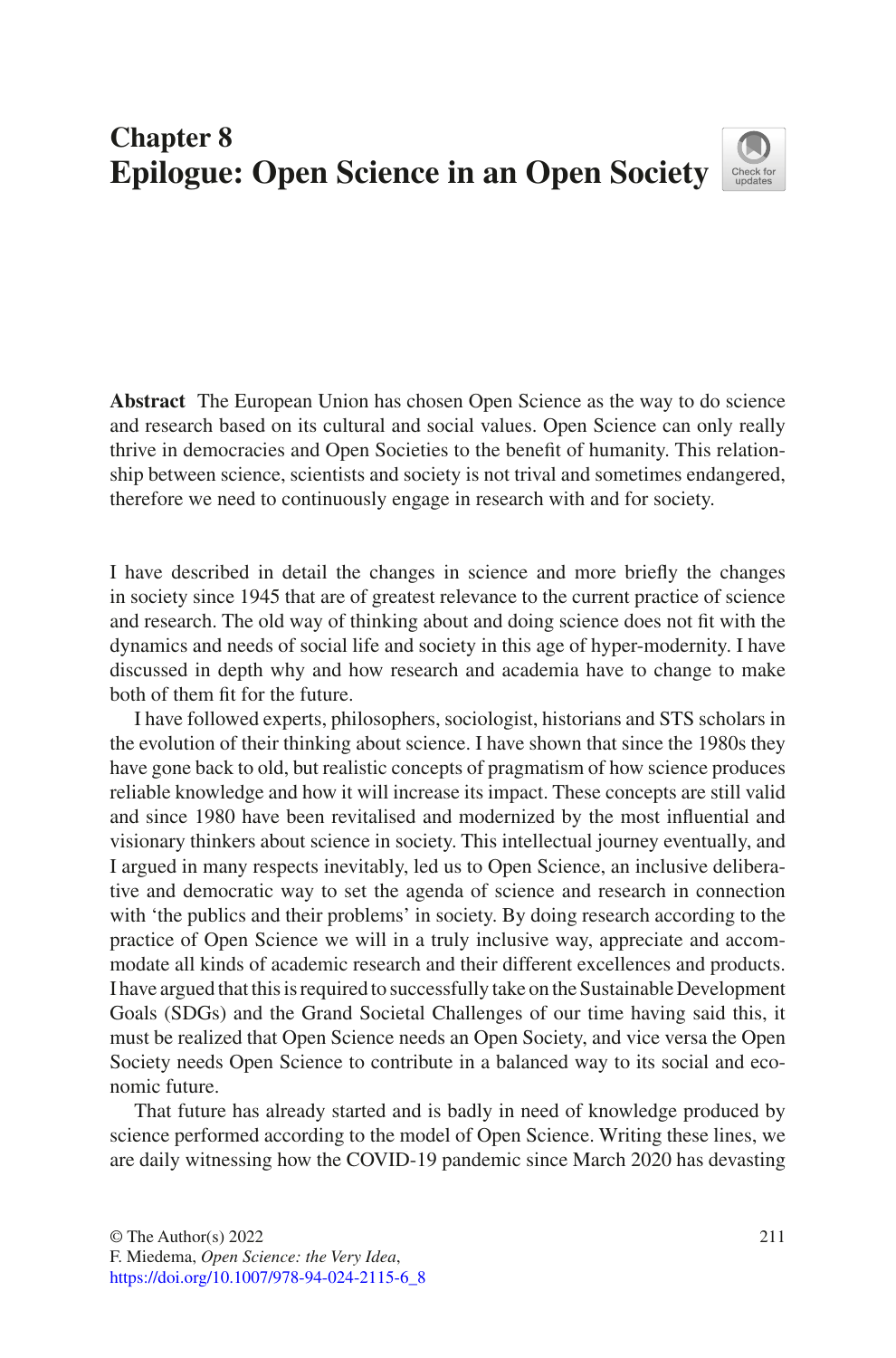effects on global health and prosperity and hence our societies and the lives we live all over the world. In the fnal lines of the previous chapter on Open Science I asked the question: 'Will there ever be One Open Science in the sense of a worldwide community committed to practice Open Science?' In the midst of the COVID-19 pandemic, the relationship between science and society becomes immediate and urgent and is shown to be absolutely critical to our future, for the short and for the longer term. When the damage to public health and the personal drama of literally hundreds of thousands of deaths caused by the virus are in the daily news, and the worries about its effects, both on health and economics in the other parts of the world are increasing, experts and their science were immediately on the problem and at the heart of policy advice and policy making. The general insecurity and the broadly felt lack of control caused by an invisible virus directs the attention of the public to the scientifc experts and they look up to them with expectation and hope. Virologists and epidemiologists frst, and then social scientists and economists were asked to comment and give their views, on how to keep us healthy and on what will happen to the economy and our social life. How come we didn't see it coming? Can we get back our control? Can a next pandemic by such a virus be prevented or at least more rapidly controlled by science?

Fortunately, the scientists were almost all honest brokers, giving honest answers about what science is and what its limitations are. We have to admit, and anticipate, this leaves the public behind with fears of high risk, lack of control and insecurity with respect to their personal future. As expected in major crises, populist parties and other groups in society playing to the emotions of their electorate and followers showed distrust of science and experts in a wave of anti-elitism. Experts and politicians in the meantime try to be as transparent as possible with respect to the incomplete data, that was literally changing and improving day by day, for their analysis and advice, and the seperate process of political decision making, respectively. Apart from some loud minorities who did not believe COVID-19 existed or was harmful at all, the trust in science was high. It is quite disturbing that President Trump and other elected presidents for shorter or longer times seemed to openly sympathize or belong to these minorities. Geopolitics interfered with the free flow of scientifc data on the origin of the virus and resulted in the usual blaming and scapegoating. This explains Trump's no-evidence accusations on the part of China and the censoring and silencing of researchers and civilians by the Chinese government.

In the meantime, the international scientifc organization of the open exchange of data on the molecular biology, receptor use, sequence of the viral RNA of the virus and specimens and research material and data on the course of the pandemic -prevalence, hospitalization, ICU needs, mortality and morbidity- was a true example of a near global Open Science practice. Despite Trump's believe May 9th, 2020 that the virus would spontaneously go away without a vaccine, subsequently, initiatives to establish (pre)competitive global initiatives to develop therapy and vaccines were launched. Of course, given how we have decided to organize the production of vaccines and medicines in our societies, the interaction with pharmaceutical companies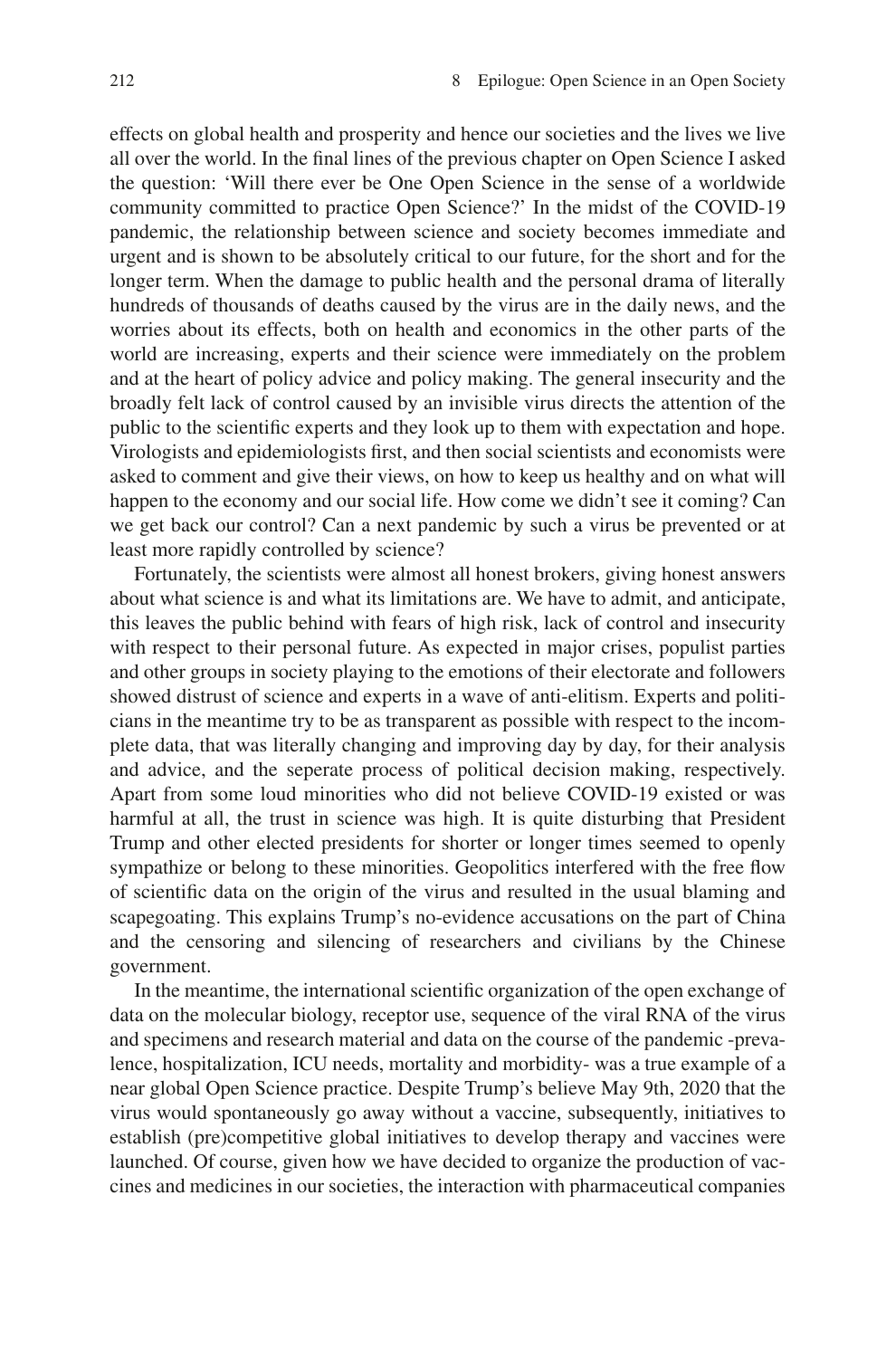is economically complex. They normally have to please their shareholders while operating in the international markets, but now for COVID-19 were made to commit to affordable prizes based on transparent costs, but patents are allowed. As of this writing a couple of vaccines have already been approved, have shown excellent protection and vaccinations have started and shown success. With a pandemic which appears to be extremely diffcult to control, this is a major achievement and hopefully will have a major effect on the course of the pandemic worldwide. The development of COVID-19 tests and treatment modalities, but in particular the historic quick and large-scale development of different vaccines is widely heralded as a major triumph for science, comparable by some to the Manhattan project. The academic publishers have opened up their paywalls to provide open access to articles related to corona viruses and COVID-19. After the applause dies away, it prompts the obvious question why this is not common practice because thinking about biomedicine and health alone, cancer, stroke, cardiovascular disease, asthma, dementia, and Alzheimer's and many other diseases aren't they not also a major threat to our health. Wouldn't this be very helpful for research and innovation on climate change and our thinking how to work on inequality, institutions in open societies and the many other felds of research and scholarship including ethics, political philosophy, research on socioeconomics badly needed to guide our actions in complexities of the real world?

Why can we only mobilize science and scientists and academic publishers in times of intense crises and of war? I agree with Marianne Mazzucato who has with endless energy and high visibility and impact argued for more direction and guidance from governments in democracies to organize our science and development according to large societal missions (Mazzucato, [2013](#page-7-0)) (Mazzucato, [2018](#page-7-1)). In the EU, as I discussed in Chap. 7, this has already started in Horizon 2020 and is an even more pronounced founding principle of the Horizon Europe program that will from 2021.

## **8.1 Open Society**

This idea of an Open Society, or rather the lack of it, may be the problem for optimal development and implementation of Open Science in certain regions of the world. In the COVID-19 crisis, because it started unquestionably in mainland China, we were on a near daily basis tutored on Chinese history and politics. This tutoring already began with the trade conficts between the USA and China and by the increase of Chinese interventions in Hong Kong in 2019. For some reason, we in the EU, with the Obama administration, had high hopes for reforms in China which would we thought bring the country more towards personal freedom and some form of liberal democracy. In the past 15 years many universities started very active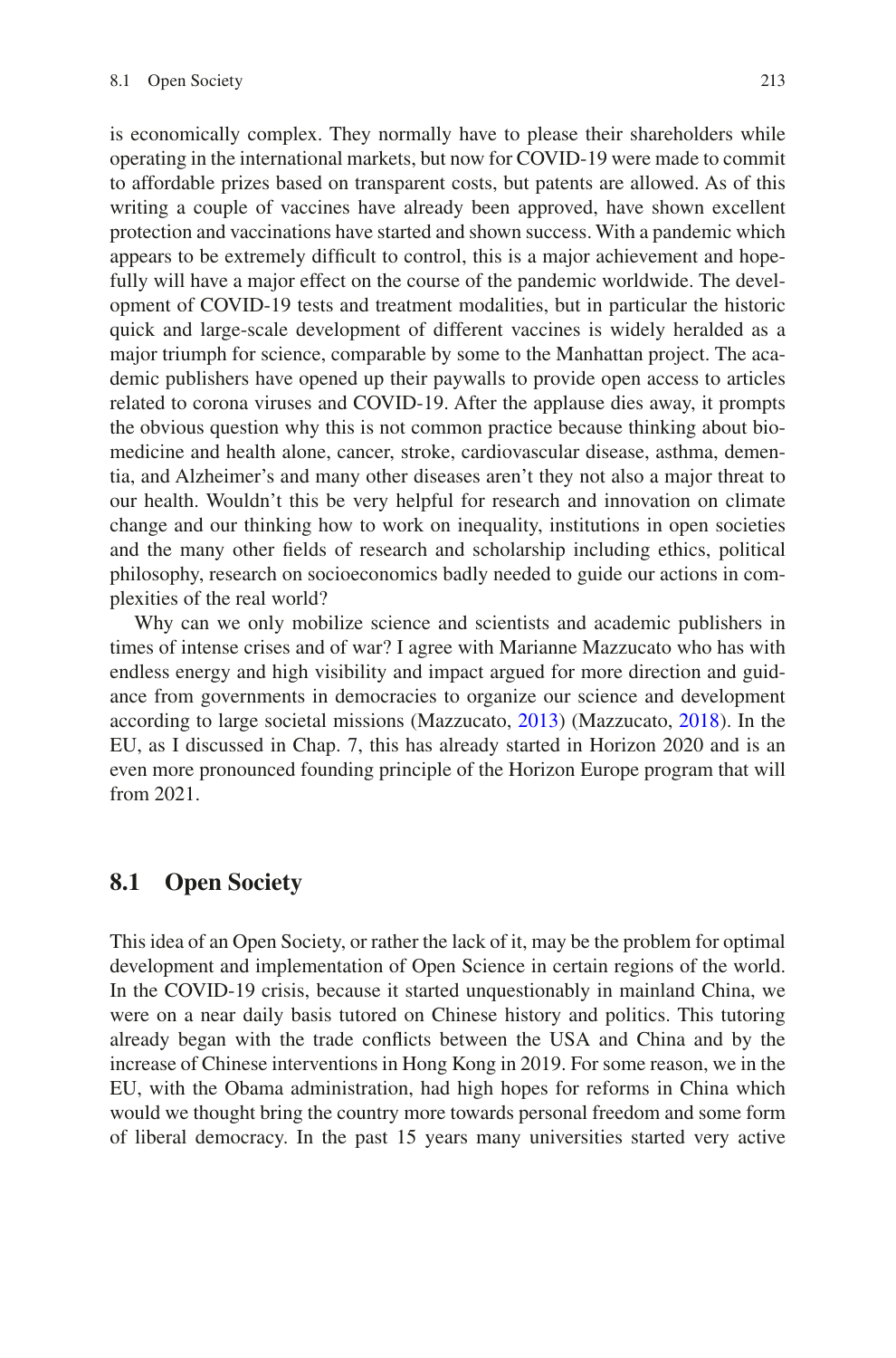collaborations with counterparts in mainland China. Many had such collaborations in Hong Kong and Singapore to keep in contact with the Far East and its huge investments in higher education and research. The Chinese Academy of Science actively started efforts to improve the quality of the research which was being critiqued in recent years in *Nature* and *Science.* In the more recent years however, these expectations of societal and political change did not materialize. On the contrary, the Chinese Communist Party and their leader who holds absolute power, have adopted state capitalism and gone back to their old concepts about politics, the state and society. Their goal clearly is not only to become an economic and political superpower, but also to show that their model of the state and society is superior to the Western liberal or social democracies. In this major scheme, it places interests of the state, determined by the CCP, above personal freedom of its citizens. It is exactly the latter that has, with the Enlightenment, brought Modernity to the West which allowed for the development of modern science. The experts on China tell us how to understand these developments in the context of the past hundred years of Chinese history, and in the present, China's interventions among others in Hong Kong. China is rapidly developing to become a global superpower in science and technology, which for science and open science means that there will for years to come not be one global community, not one way of doing science and research.

There actually never was one global science community, but after 1989 there was a brief moment in time when we believed that it might be possible to have a global science, which we in the West erroneously thought per defnition would be our way of doing science. The way Chinese society and its science are governed does not allow for science and research to be performed in open deliberative relationship with the publics and their problems as I have depicted in Chap. 5 as the ideal. This does not mean that there will not be collaboration, exchange and discussion with Chinese researchers. There are many grand and global challenges, such as COVID-19, economics and climate change in which global collaboration in research consortia are to the beneft of us all, no matter our different national political systems. To investigate these problems and their solutions, normative political choices with regards to science have to be made. For this academic leadership at every level of the science system, national and international, funder or academia has to step up to the plate. The EU has chosen Open Science as the way to do science and research. It are the political, cultural and social values of the EU in which we have to keep investing to see to it that Open Science can thrive in democracies and Open Societies to the beneft of all people (Wilsdon & Rijcke, [2019\)](#page-7-2).

## **Hong Kong, Where the West meets the East.**

Utrecht University has in the past seven years invested in an institutional research collaboration with Chinese University of Hong Kong. This has been established by several professors and members of their research groups and by spin outs of UMC Utrecht. I frst visited CUHK with a UU life science

(continued)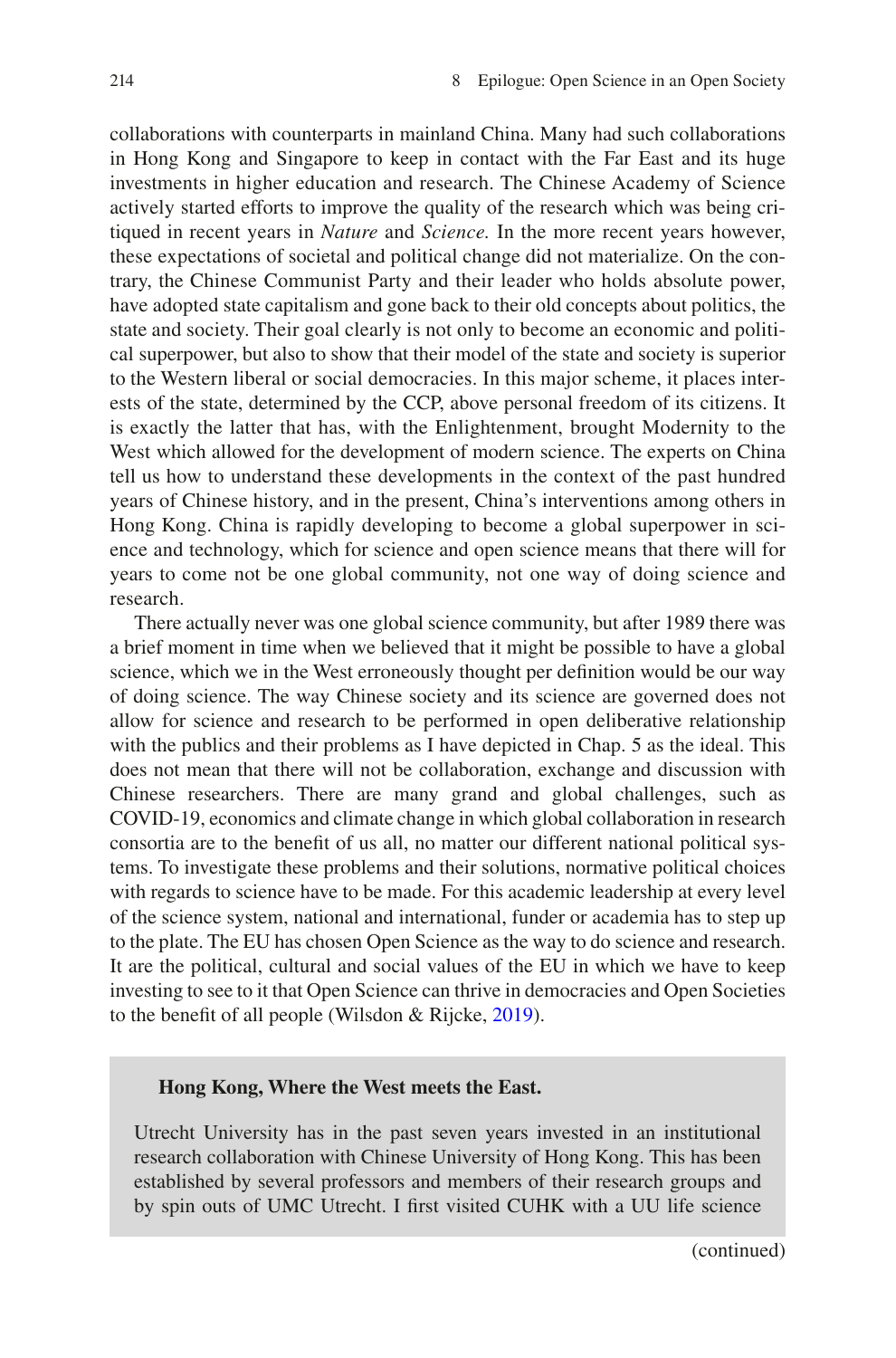delegation in December 2013, at which occasion a collaborative agreement between the universities was signed by Marjan Oudeman, the Utrecht University President and the Vice Chancellor Joseph J.Y. Sun. There are many common research interests, from regenerative medicine, 3D printing of cartilage to be surgically applied to the knees of the affected elderly, to large cohort research on schizophrenia and public health in relation to air pollution. Professor Tuan, a very open and dynamic personality, was the leader of the orthopaedic regenerative medicine program. He had an impressive career in medicine in several top-notch universities the USA before he returned to Hong Kong. Opportunities for collaboration were discussed with major universities in mainland China and especially with the enormous new research and biotech facilities that were being build, just across the border, in Shenzhen. We fully realized these opportunities and the commitment of China to science and technology, since we had just arrived from Beijing where we visited Peking University and had meetings over dinner with government officials. I remember the magnifcent view overlooking Hong Kong from the high hilltop on which the Board of CUHK has her offices and where we discussed science and research over lunch in a very friendly and open atmosphere.

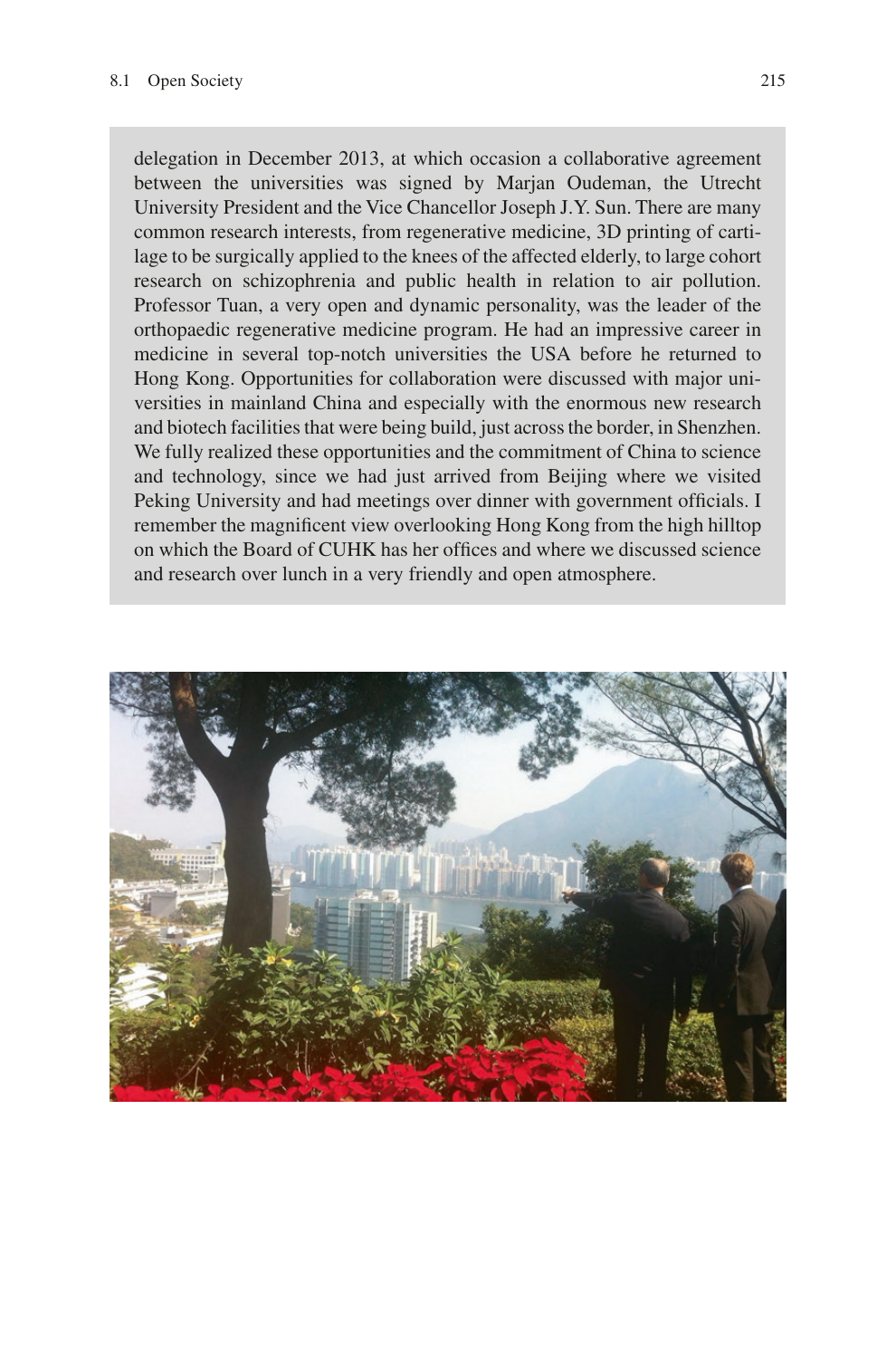In January 2019, I returned to CUHK, with an Utrecht University delegation now lead by our President Anton Pijpers. A warm welcome was expressed by professor Rocky Tuan, the CUHK's Vice Chancellor since January 2018. I passionately delivered my short opening talk on Open Science in UMCU and UU and our aim to increase impact by public engagement. I was, I am afraid, a bit hyped-up since because of delays, we came straight from the airport. Besides, that the speaker on behalf of the host started with the usual fgures, metrics and the Shanghai ranking of CUHK, the idea of science for real impact was met with sympathy and we heard that similar actions had started in CUHK. We again had very constructive conversations and exchanges and, though we did not visit CUHK at Shenzen, were impressed by what had there been achieved. This clearly was a big opportunity with indeed major investments coming also to the advantage of CUHK. In the evening we took part in a meeting with UU students and alumni at the Dutch Consulate. The Consul reassured us, in a private talk, that Hong Kong was politically stable, and that Beijing was more than happy with Hong Kong as an international business and science hub. The recent unrests were to be regarded as minor incidents, no need to worry about.

Things have taken another course though. It happened that I was again in Hong Kong in the frst week of June 2019, to give a talk at the 6th World Congress on Research Integrity ([https://wcrif.org/wcri2019\)](https://wcrif.org/wcri2019). The meeting was hosted by Hong Kong University in the person of Mai Har Sham, **Associate Vice-President (Research),** a biomedical researcher by training who has a strong track records in research integrity. It was a very international meeting with a program that touched upon the different levels of academic integrity, including students, PhD's, professors but also at the institutional Board level of Deans and Vice Chancellors. As discussed in Chap. 7, I discussed Open Science as a practice of science and research which may help to improve research integrity at all levels. I stressed that for this to be successfully achieved, we have to refect on our way of doing research, how we organize academia, and about our ideas about the relationship with society. This resonated well with the opening statement of the congress, which emphasized the need to refect on cultural differences and how they infuence our ideas about science. There were plenary presentations by colleagues from universities and government agencies around the world and from the Chinese Academy of Sciences. In her presentation professor Mai Har Sham touched upon the current issues regarding scientifc integrity and the actions that were ongoing.

(continued)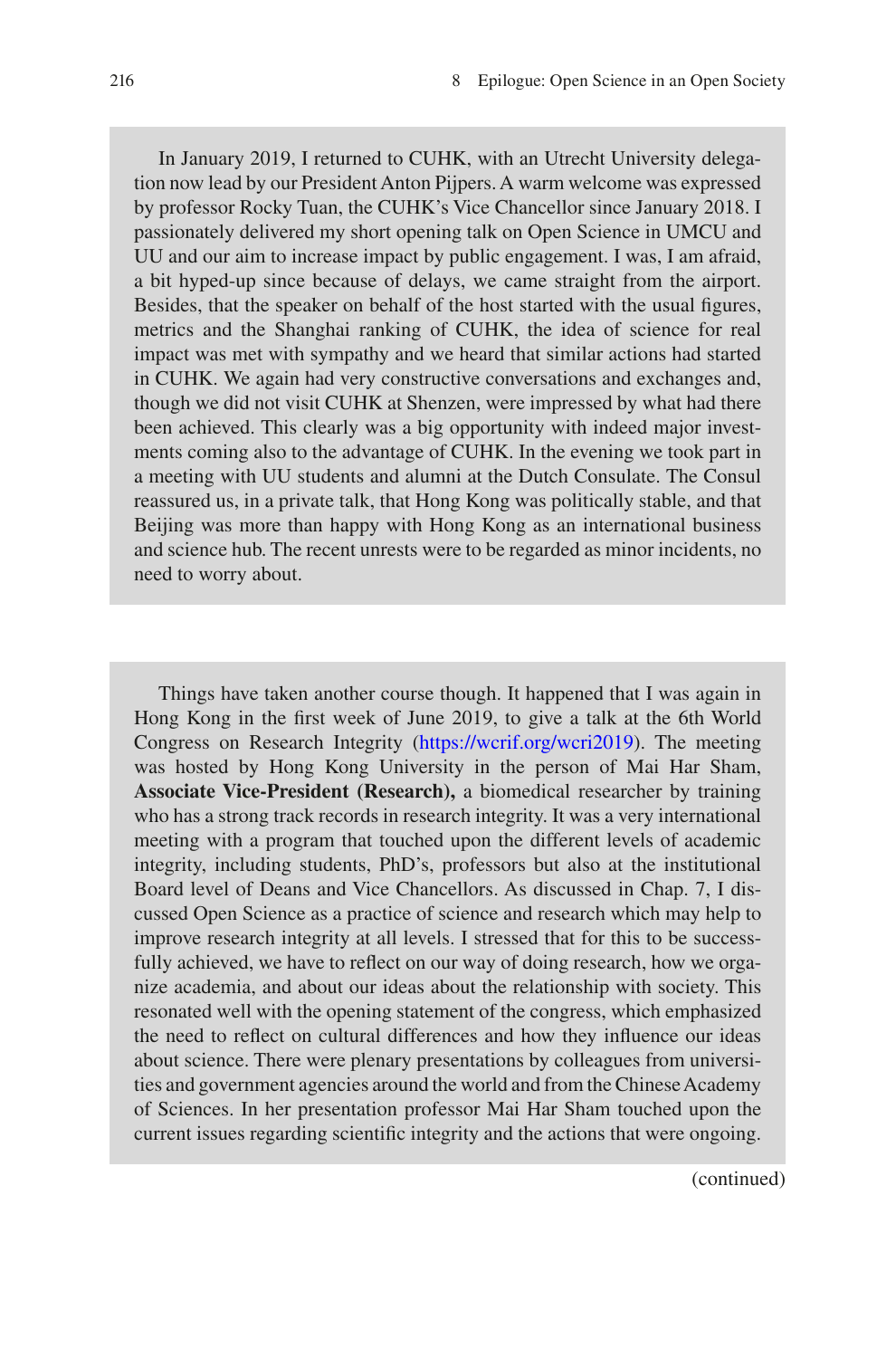After a presentation by a colleague from a Chinese university about the university's actions and code of conduct, critical questions from the foor regarding problems with integrity and intellectual autonomy caused inconvenience by the speaker and the audience. Here we witnessed that Open Science needs to take into account, refect on and continuously discuss cultural and political differences, that are deep seeded in society and ingrained in its practice of science. That evening, when the frst of many marches against the infuences of the Chinese government on Hong Kong democracy took to the streets, at the congress dinner party I shared a table with young successful civil servants from Beijing confning ourselves to small talk about science, their lives in Beijing, kids and parents.

Taking stock of science in the COVID-19 crises, it seems that science and scientists as an international community are committed and more than ready to practice Open Science. However, the open society- with its plurality, economic inequality, the speed and the use and abuse of social media, the higher levels of education, but also the increasing differences in education levels, the populism fuelled by politicians- is often felt to make the connection between science and the public no less complex and to someeven dangerous. Social media and the role of the tech giants since 1990 have had an enormous impact on how, when and where the debates in the public sphere take place. Fuelled by ugly partisan battles, the internet it seems has divided countries and people more than it has resulted in open debates, in which listening to each other's fears and opinions is being practiced, to reach mutual agreements. This is a major problem for science and society. Recently we have seen the worst of it in the USA, where partisan battle lines already since the 1980s are raging. Despite the ideals of the Founding Fathers and the Constitution, before and after the Progressive Era of 1890-1920 or FDR's New Deal, the USA has seen such ugly episodes before Google, Facebook, Twitter, the internet and cable news with CNN, Fox News nearly wiped out serious media and national newspapers. These episodes have to a great extend determined politics in general and the politics of science in particular (Diggins, [1992,](#page-7-3) [1994](#page-7-4)). Lepore's impressive history of the USA, through the lens of the Declaration of Independence (1776) and the Constitution (1787), is a surprisingly gloomy reading experience (Lepore, [2018\)](#page-7-5). The Founding Fathers clearly anticipated the ugly episodes with partisan battle lines, so we must, nor in politics nor in science be naïve, but we must from academia engage in continuous debate with policy makers and the various publics. There are many experiences showing that engaging in serious discourse about contrasting ideas and convictions is helpful to reach levels of understanding, if not common ground about issues in social life. Moreover, as Habermas argues, these